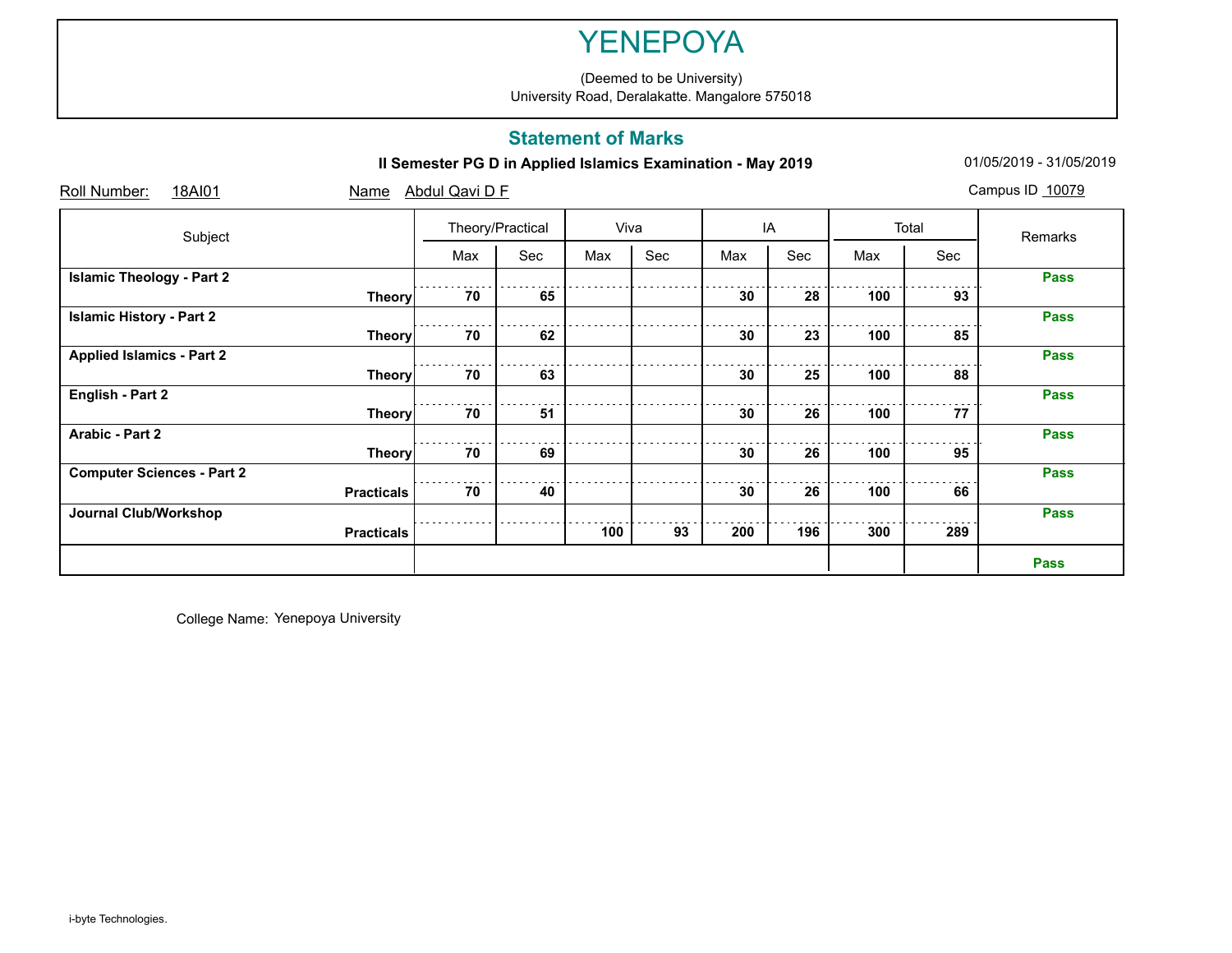(Deemed to be University) University Road, Deralakatte. Mangalore 575018

### **Statement of Marks**

**II Semester PG D in Applied Islamics Examination - May 2019** 01/05/2019 - 01/05/2019 - 31/05/2019

| Roll Number:<br>18AI03            | Name              | Ayishath Rafeeza |                  |     |      |     |     |     |       | Campus ID 10122 |
|-----------------------------------|-------------------|------------------|------------------|-----|------|-----|-----|-----|-------|-----------------|
| Subject                           |                   |                  | Theory/Practical |     | Viva |     | IA  |     | Total | Remarks         |
|                                   |                   | Max              | Sec              | Max | Sec  | Max | Sec | Max | Sec   |                 |
| <b>Islamic Theology - Part 2</b>  |                   |                  |                  |     |      |     |     |     |       | <b>Pass</b>     |
|                                   | <b>Theory</b>     | 70               | 61               |     |      | 30  | 28  | 100 | 89    |                 |
| <b>Islamic History - Part 2</b>   |                   |                  |                  |     |      |     |     |     |       | <b>Pass</b>     |
|                                   | <b>Theory</b>     | 70               | 64               |     |      | 30  | 26  | 100 | 90    |                 |
| <b>Applied Islamics - Part 2</b>  |                   |                  |                  |     |      |     |     |     |       | <b>Pass</b>     |
|                                   | <b>Theory</b>     | 70               | 68               |     |      | 30  | 28  | 100 | 96    |                 |
| English - Part 2                  |                   |                  |                  |     |      |     |     |     |       | <b>Pass</b>     |
|                                   | <b>Theory</b>     | 70               | 63               |     |      | 30  | 28  | 100 | 91    |                 |
| Arabic - Part 2                   |                   |                  |                  |     |      |     |     |     |       | <b>Pass</b>     |
|                                   | <b>Theory</b>     | 70               | 70               |     |      | 30  | 28  | 100 | 98    |                 |
| <b>Computer Sciences - Part 2</b> |                   |                  |                  |     |      |     |     |     |       | <b>Pass</b>     |
|                                   | <b>Practicals</b> | 70               | 52               |     |      | 30  | 27  | 100 | 79    |                 |
| Journal Club/Workshop             |                   |                  |                  |     |      |     |     |     |       | <b>Pass</b>     |
|                                   | <b>Practicals</b> |                  |                  | 100 | 96   | 200 | 198 | 300 | 294   |                 |
|                                   |                   |                  |                  |     |      |     |     |     |       | <b>Pass</b>     |

College Name: Yenepoya University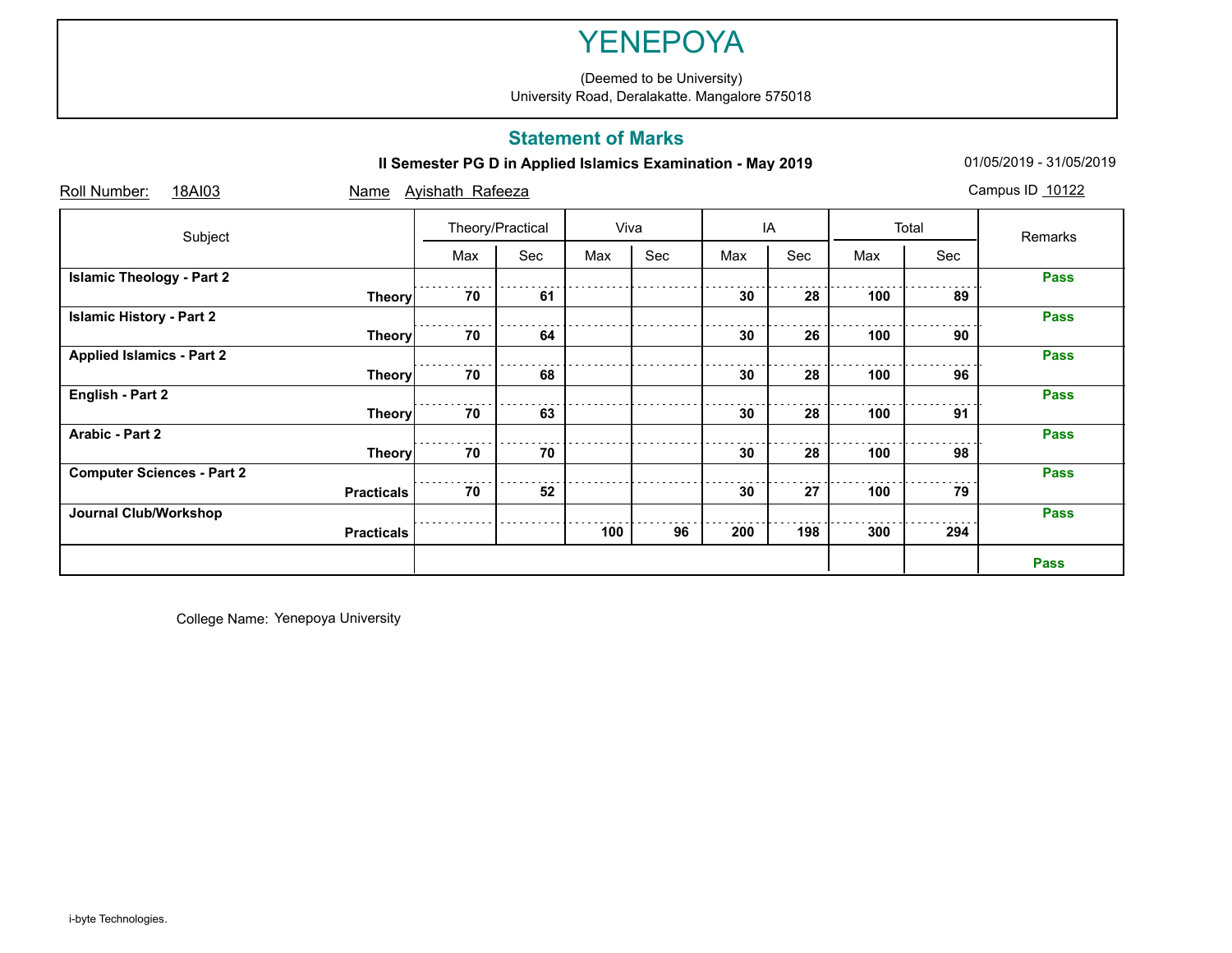(Deemed to be University) University Road, Deralakatte. Mangalore 575018

### **Statement of Marks**

**II Semester PG D in Applied Islamics Examination - May 2019** 01/05/2019 - 01/05/2019 - 31/05/2019

| Roll Number:<br>18AI04            |                   | Name Aysha Noha  |     |      |     |     |     |       |     | Campus ID 10077 |
|-----------------------------------|-------------------|------------------|-----|------|-----|-----|-----|-------|-----|-----------------|
| Subject                           |                   | Theory/Practical |     | Viva |     | IA  |     | Total |     | Remarks         |
|                                   |                   | Max              | Sec | Max  | Sec | Max | Sec | Max   | Sec |                 |
| <b>Islamic Theology - Part 2</b>  |                   |                  |     |      |     |     |     |       |     | <b>Pass</b>     |
|                                   | <b>Theory</b>     | 70               | 63  |      |     | 30  | 27  | 100   | 90  |                 |
| <b>Islamic History - Part 2</b>   |                   |                  |     |      |     |     |     |       |     | <b>Pass</b>     |
|                                   | <b>Theory</b>     | 70               | 64  |      |     | 30  | 23  | 100   | 87  |                 |
| <b>Applied Islamics - Part 2</b>  |                   |                  |     |      |     |     |     |       |     | <b>Pass</b>     |
|                                   | <b>Theory</b>     | 70               | 69  |      |     | 30  | 25  | 100   | 94  |                 |
| English - Part 2                  |                   |                  |     |      |     |     |     |       |     | <b>Pass</b>     |
|                                   | <b>Theory</b>     | 70               | 64  |      |     | 30  | 28  | 100   | 92  |                 |
| Arabic - Part 2                   |                   |                  |     |      |     |     |     |       |     | <b>Pass</b>     |
|                                   | <b>Theory</b>     | 70               | 57  |      |     | 30  | 25  | 100   | 82  |                 |
| <b>Computer Sciences - Part 2</b> |                   |                  |     |      |     |     |     |       |     | <b>Pass</b>     |
|                                   | <b>Practicals</b> | 70               | 52  |      |     | 30  | 27  | 100   | 79  |                 |
| Journal Club/Workshop             |                   |                  |     |      |     |     |     |       |     | <b>Pass</b>     |
|                                   | <b>Practicals</b> |                  |     | 100  | 97  | 200 | 199 | 300   | 296 |                 |
|                                   |                   |                  |     |      |     |     |     |       |     | <b>Pass</b>     |

College Name: Yenepoya University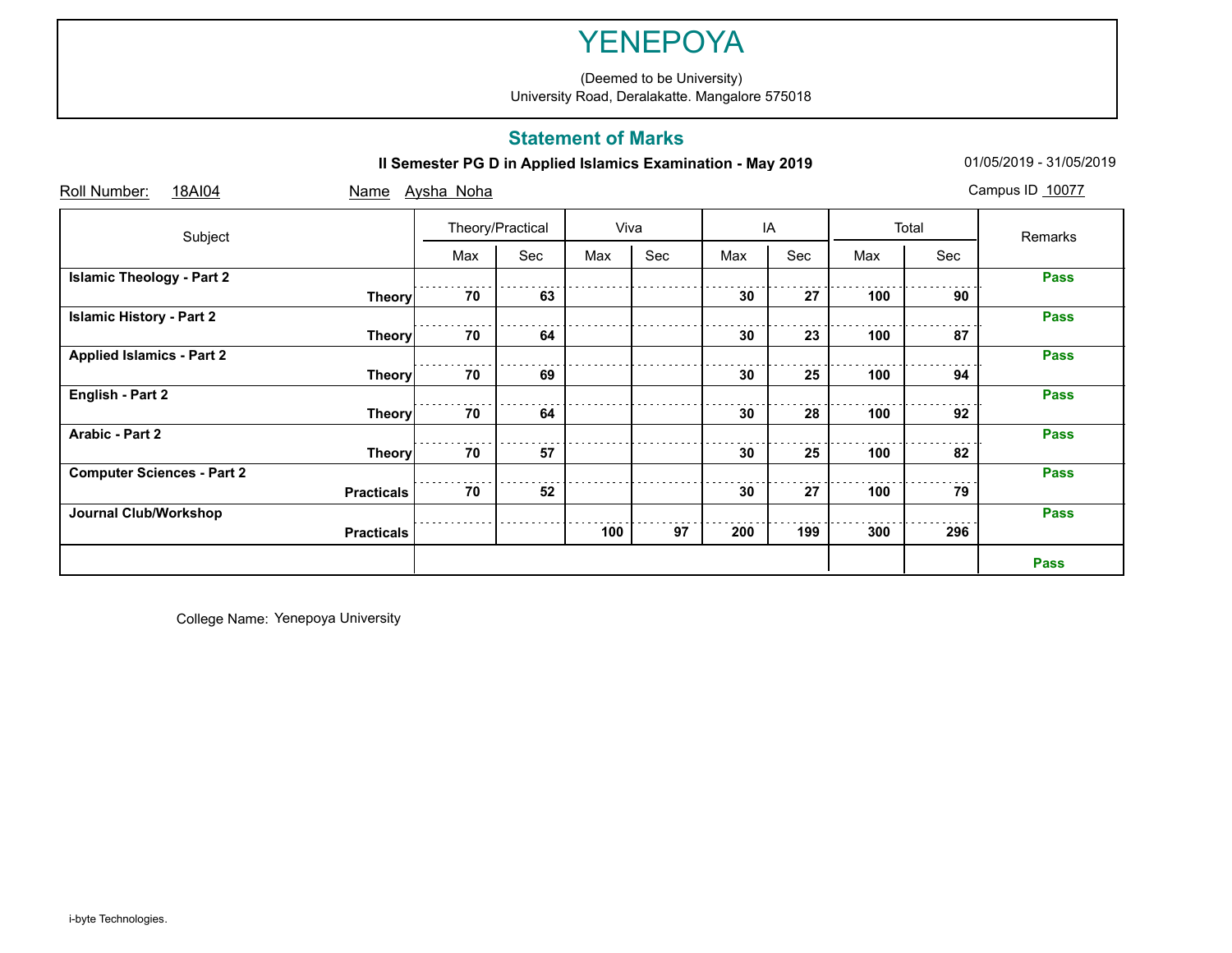(Deemed to be University) University Road, Deralakatte. Mangalore 575018

### **Statement of Marks**

**II Semester PG D in Applied Islamics Examination - May 2019** 01/05/2019 - 01/05/2019 - 31/05/2019

| Roll Number:<br>18AI05            | <b>Name</b>       | Md Aftab Ansari |                  |     |      |     |     |       |     | Campus ID 10115 |
|-----------------------------------|-------------------|-----------------|------------------|-----|------|-----|-----|-------|-----|-----------------|
| Subject                           |                   |                 | Theory/Practical |     | Viva |     | IA  | Total |     | Remarks         |
|                                   |                   | Max             | Sec              | Max | Sec  | Max | Sec | Max   | Sec |                 |
| <b>Islamic Theology - Part 2</b>  |                   |                 |                  |     |      |     |     |       |     | <b>Pass</b>     |
|                                   | <b>Theory</b>     | 70              | 68               |     |      | 30  | 25  | 100   | 93  |                 |
| <b>Islamic History - Part 2</b>   |                   |                 |                  |     |      |     |     |       |     | <b>Pass</b>     |
|                                   | <b>Theory</b>     | 70              | 58               |     |      | 30  | 27  | 100   | 85  |                 |
| <b>Applied Islamics - Part 2</b>  |                   |                 |                  |     |      |     |     |       |     | <b>Pass</b>     |
|                                   | <b>Theory</b>     | 70              | 70               |     |      | 30  | 28  | 100   | 98  |                 |
| English - Part 2                  |                   |                 |                  |     |      |     |     |       |     | <b>Pass</b>     |
|                                   | <b>Theory</b>     | 70              | 61               |     |      | 30  | 27  | 100   | 88  |                 |
| Arabic - Part 2                   |                   |                 |                  |     |      |     |     |       |     | <b>Pass</b>     |
|                                   | <b>Theory</b>     | 70              | 63               |     |      | 30  | 25  | 100   | 88  |                 |
| <b>Computer Sciences - Part 2</b> |                   |                 |                  |     |      |     |     |       |     | <b>Pass</b>     |
|                                   | <b>Practicals</b> | 70              | 56               |     |      | 30  | 27  | 100   | 83  |                 |
| Journal Club/Workshop             |                   |                 |                  |     |      |     |     |       |     | <b>Pass</b>     |
|                                   | <b>Practicals</b> |                 |                  | 100 | 97   | 200 | 198 | 300   | 295 |                 |
|                                   |                   |                 |                  |     |      |     |     |       |     | <b>Pass</b>     |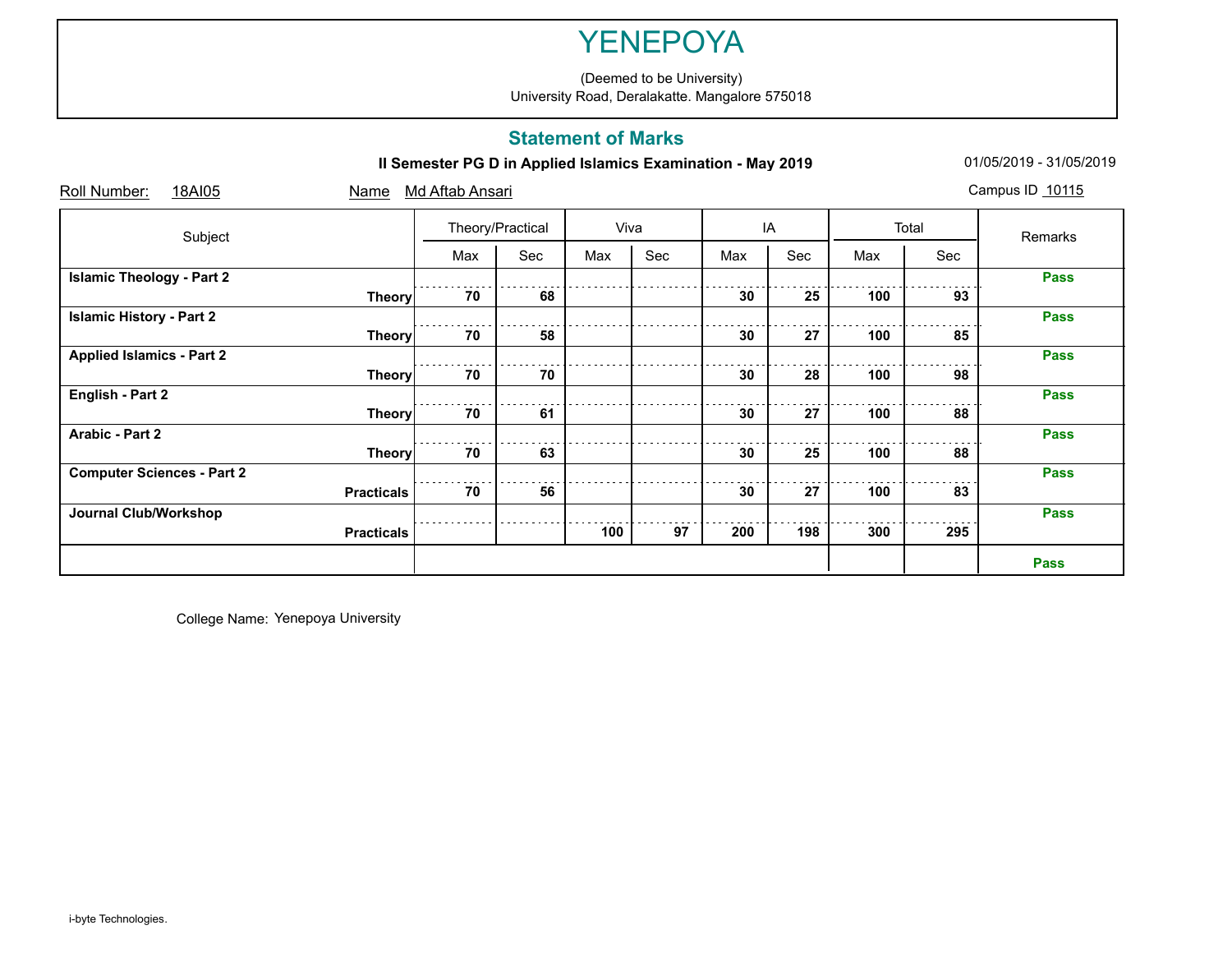(Deemed to be University) University Road, Deralakatte. Mangalore 575018

### **Statement of Marks**

**II Semester PG D in Applied Islamics Examination - May 2019** 01/05/2019 - 01/05/2019 - 31/05/2019

| Roll Number:<br>18AI06            | Mohammed Afnan Ali Akbara<br>Name |     | Campus ID 10080  |      |     |     |     |                  |     |             |
|-----------------------------------|-----------------------------------|-----|------------------|------|-----|-----|-----|------------------|-----|-------------|
| Subject                           |                                   |     | Theory/Practical | Viva |     | IA  |     | Total            |     | Remarks     |
|                                   |                                   | Max | Sec              | Max  | Sec | Max | Sec | Max              | Sec |             |
| <b>Islamic Theology - Part 2</b>  |                                   |     |                  |      |     |     |     |                  |     | <b>Pass</b> |
|                                   | <b>Theory</b>                     | 70  | 62               |      |     | 30  | 26  | 100              | 88  |             |
| <b>Islamic History - Part 2</b>   |                                   |     |                  |      |     |     |     |                  |     | <b>Pass</b> |
|                                   | <b>Theory</b>                     | 70  | 48               |      |     | 30  | 21  | 100              | 69  |             |
| <b>Applied Islamics - Part 2</b>  |                                   |     |                  |      |     |     |     |                  |     | <b>Pass</b> |
|                                   | <b>Theory</b>                     | 70  | 59               |      |     | 30  | 19  | 100              | 78  |             |
| English - Part 2                  |                                   |     |                  |      |     |     |     |                  |     | <b>Pass</b> |
|                                   | <b>Theory</b>                     | 70  | 47               |      |     | 30  | 24  | 100              | 71  |             |
| Arabic - Part 2                   |                                   |     |                  |      |     |     |     |                  |     | <b>Pass</b> |
|                                   | <b>Theory</b>                     | 70  | 70               |      |     | 30  | 24  | 100 <sub>1</sub> | 94  |             |
| <b>Computer Sciences - Part 2</b> |                                   |     |                  |      |     |     |     |                  |     | <b>Pass</b> |
|                                   | <b>Practicals</b>                 | 70  | 54               |      |     | 30  | 26  | 100              | 80  |             |
| Journal Club/Workshop             |                                   |     |                  |      |     |     |     |                  |     | <b>Pass</b> |
|                                   | <b>Practicals</b>                 |     |                  | 100  | 93  | 200 | 193 | 300              | 286 |             |
|                                   |                                   |     |                  |      |     |     |     |                  |     | <b>Pass</b> |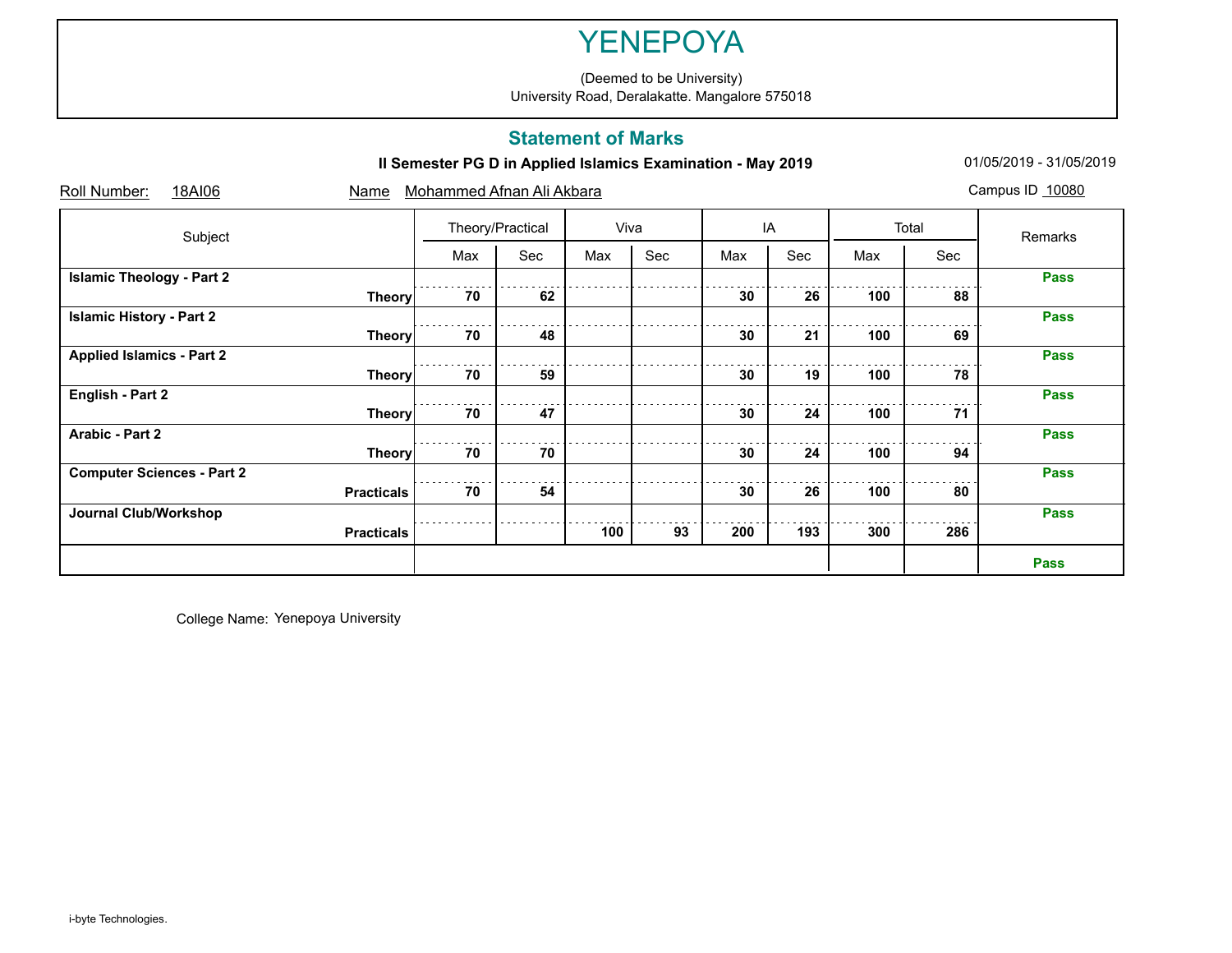(Deemed to be University) University Road, Deralakatte. Mangalore 575018

### **Statement of Marks**

**II Semester PG D in Applied Islamics Examination - May 2019** 01/05/2019 - 01/05/2019 - 31/05/2019

| Roll Number:<br>18AI07            | Name              | <b>Mohammed Suhaib Kola</b> |                  |     |      |     |     |       |     | Campus ID 10117 |
|-----------------------------------|-------------------|-----------------------------|------------------|-----|------|-----|-----|-------|-----|-----------------|
| Subject                           |                   |                             | Theory/Practical |     | Viva |     | IA  | Total |     | Remarks         |
|                                   |                   | Max                         | Sec              | Max | Sec  | Max | Sec | Max   | Sec |                 |
| <b>Islamic Theology - Part 2</b>  |                   |                             |                  |     |      |     |     |       |     | <b>Pass</b>     |
|                                   | <b>Theory</b>     | 70                          | 64               |     |      | 30  | 25  | 100   | 89  |                 |
| <b>Islamic History - Part 2</b>   |                   |                             |                  |     |      |     |     |       |     | <b>Pass</b>     |
|                                   | <b>Theory</b>     | 70                          | 54               |     |      | 30  | 22  | 100   | 76  |                 |
| <b>Applied Islamics - Part 2</b>  |                   |                             |                  |     |      |     |     |       |     | <b>Pass</b>     |
|                                   | <b>Theory</b>     | 70                          | 61               |     |      | 30  | 24  | 100   | 85  |                 |
| English - Part 2                  |                   |                             |                  |     |      |     |     |       |     | <b>Pass</b>     |
|                                   | <b>Theory</b>     | 70                          | 57               |     |      | 30  | 24  | 100   | 81  |                 |
| Arabic - Part 2                   |                   |                             |                  |     |      |     |     |       |     | <b>Pass</b>     |
|                                   | <b>Theory</b>     | 70                          | 70               |     |      | 30  | 27  | 100   | 97  |                 |
| <b>Computer Sciences - Part 2</b> |                   |                             |                  |     |      |     |     |       |     | <b>Pass</b>     |
|                                   | <b>Practicals</b> | 70                          | 38               |     |      | 30  | 27  | 100   | 65  |                 |
| Journal Club/Workshop             |                   |                             |                  |     |      |     |     |       |     | <b>Pass</b>     |
|                                   | <b>Practicals</b> |                             |                  | 100 | 95   | 200 | 194 | 300   | 289 |                 |
|                                   |                   |                             |                  |     |      |     |     |       |     | <b>Pass</b>     |

College Name: Yenepoya University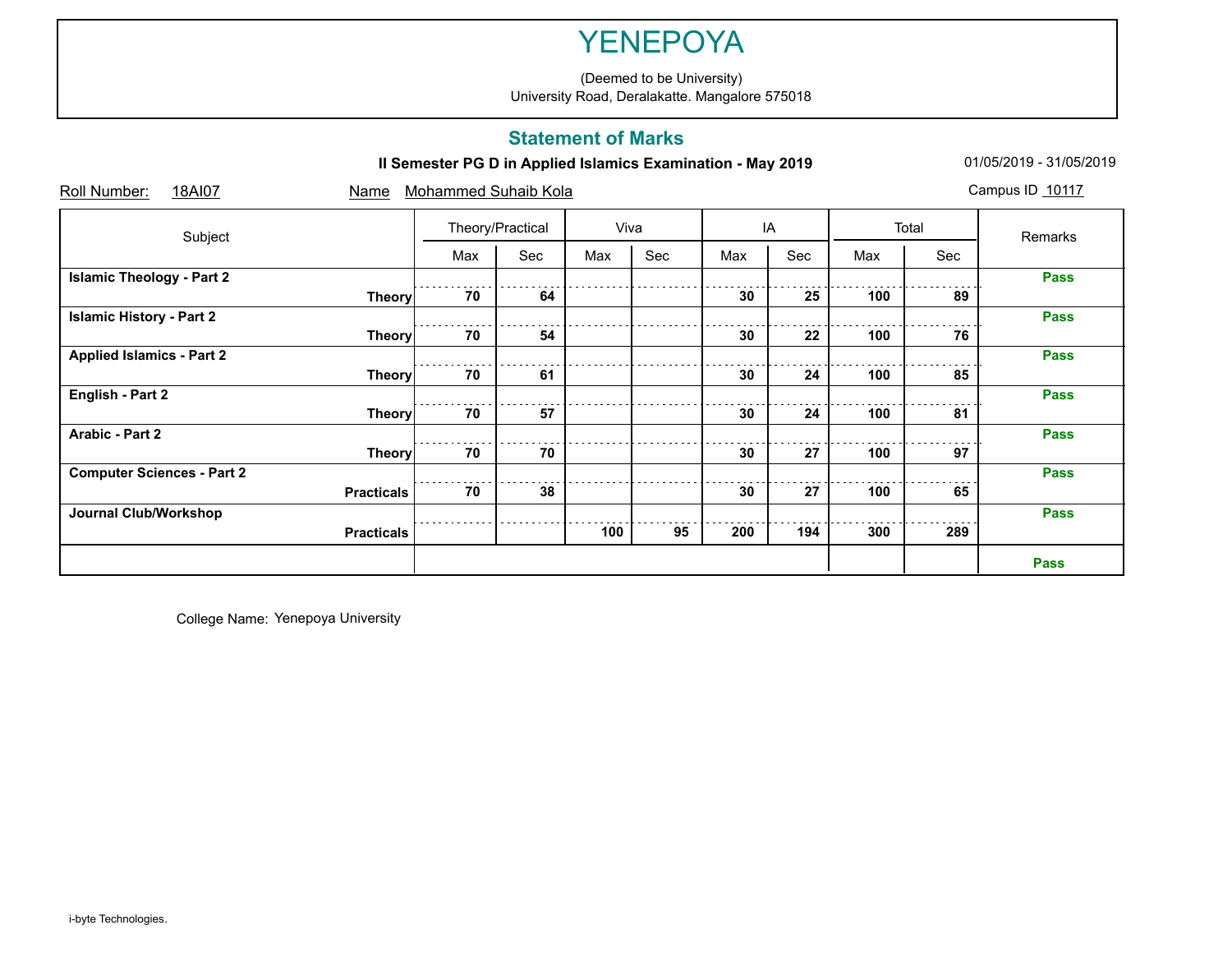(Deemed to be University) University Road, Deralakatte. Mangalore 575018

### **Statement of Marks**

**II Semester PG D in Applied Islamics Examination - May 2019** 01/05/2019 - 01/05/2019 - 31/05/2019

| Roll Number:<br>18AI08            | Name              | Mohsina Batool   |     |      |     |     |     |       |     | Campus ID 10119 |
|-----------------------------------|-------------------|------------------|-----|------|-----|-----|-----|-------|-----|-----------------|
| Subject                           |                   | Theory/Practical |     | Viva |     | IA  |     | Total |     | Remarks         |
|                                   |                   | Max              | Sec | Max  | Sec | Max | Sec | Max   | Sec |                 |
| <b>Islamic Theology - Part 2</b>  |                   |                  |     |      |     |     |     |       |     | <b>Pass</b>     |
|                                   | <b>Theory</b>     | 70               | 41  |      |     | 30  | 26  | 100   | 67  |                 |
| <b>Islamic History - Part 2</b>   |                   |                  |     |      |     |     |     |       |     | <b>Pass</b>     |
|                                   | <b>Theory</b>     | 70               | 55  |      |     | 30  | 22  | 100   | 77  |                 |
| <b>Applied Islamics - Part 2</b>  |                   |                  |     |      |     |     |     |       |     | <b>Pass</b>     |
|                                   | <b>Theory</b>     | 70               | 62  |      |     | 30  | 21  | 100   | 83  |                 |
| English - Part 2                  |                   |                  |     |      |     |     |     |       |     | <b>Pass</b>     |
|                                   | <b>Theory</b>     | 70               | 42  |      |     | 30  | 25  | 100   | 67  |                 |
| Arabic - Part 2                   |                   |                  |     |      |     |     |     |       |     | <b>Pass</b>     |
|                                   | <b>Theory</b>     | 70               | 48  |      |     | 30  | 20  | 100   | 68  |                 |
| <b>Computer Sciences - Part 2</b> |                   |                  |     |      |     |     |     |       |     | <b>Pass</b>     |
|                                   | <b>Practicals</b> | 70               | 35  |      |     | 30  | 26  | 100   | 61  |                 |
| Journal Club/Workshop             |                   |                  |     |      |     |     |     |       |     | <b>Pass</b>     |
|                                   | <b>Practicals</b> |                  |     | 100  | 92  | 200 | 194 | 300   | 286 |                 |
|                                   |                   |                  |     |      |     |     |     |       |     | <b>Pass</b>     |

College Name: Yenepoya University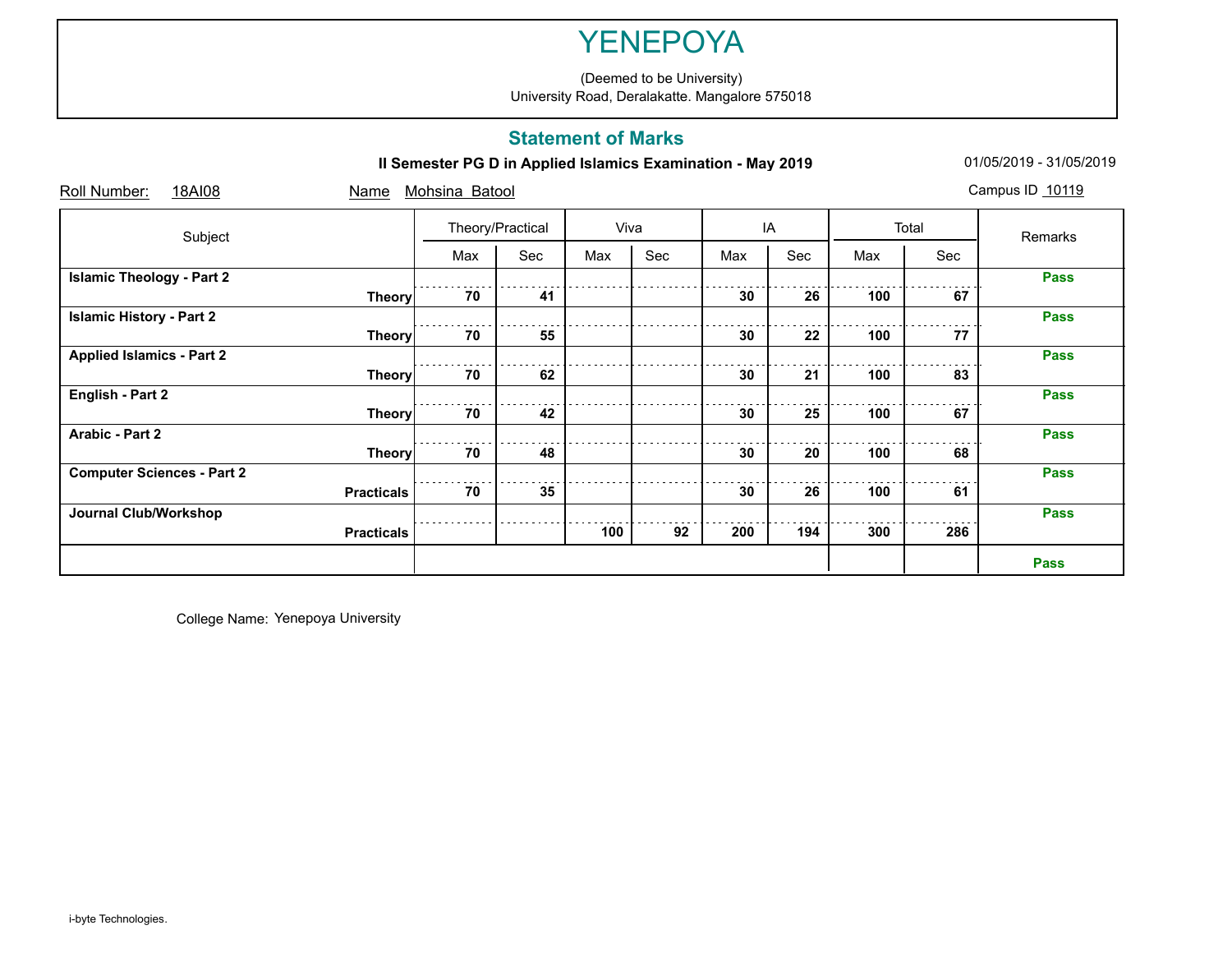(Deemed to be University) University Road, Deralakatte. Mangalore 575018

### **Statement of Marks**

**II Semester PG D in Applied Islamics Examination - May 2019** 01/05/2019 - 01/05/2019 - 31/05/2019

| 18AI09<br>Roll Number:            | Name              | Shaban Ali |                  |     |      |     |     |     |       | Campus ID 10120 |
|-----------------------------------|-------------------|------------|------------------|-----|------|-----|-----|-----|-------|-----------------|
| Subject                           |                   |            | Theory/Practical |     | Viva |     | IA  |     | Total | Remarks         |
|                                   |                   | Max        | Sec              | Max | Sec  | Max | Sec | Max | Sec   |                 |
| <b>Islamic Theology - Part 2</b>  |                   |            |                  |     |      |     |     |     |       | <b>Pass</b>     |
|                                   | <b>Theory</b>     | 70         | 68               |     |      | 30  | 26  | 100 | 94    |                 |
| <b>Islamic History - Part 2</b>   |                   |            |                  |     |      |     |     |     |       | <b>Pass</b>     |
|                                   | <b>Theory</b>     | 70         | 58               |     |      | 30  | 25  | 100 | 83    |                 |
| <b>Applied Islamics - Part 2</b>  |                   |            |                  |     |      |     |     |     |       | <b>Pass</b>     |
|                                   | <b>Theory</b>     | 70         | 67               |     |      | 30  | 24  | 100 | 91    |                 |
| English - Part 2                  |                   |            |                  |     |      |     |     |     |       | <b>Pass</b>     |
|                                   | <b>Theory</b>     | 70         | 66               |     |      | 30  | 27  | 100 | 93    |                 |
| Arabic - Part 2                   |                   |            |                  |     |      |     |     |     |       | <b>Pass</b>     |
|                                   | <b>Theory</b>     | 70         | 69               |     |      | 30  | 27  | 100 | 96    |                 |
| <b>Computer Sciences - Part 2</b> |                   |            |                  |     |      |     |     |     |       | <b>Pass</b>     |
|                                   | <b>Practicals</b> | 70         | 49               |     |      | 30  | 26  | 100 | 75    |                 |
| Journal Club/Workshop             |                   |            |                  |     |      |     |     |     |       | <b>Pass</b>     |
|                                   | <b>Practicals</b> |            |                  | 100 | 97   | 200 | 198 | 300 | 295   |                 |
|                                   |                   |            |                  |     |      |     |     |     |       | <b>Pass</b>     |

College Name: Yenepoya University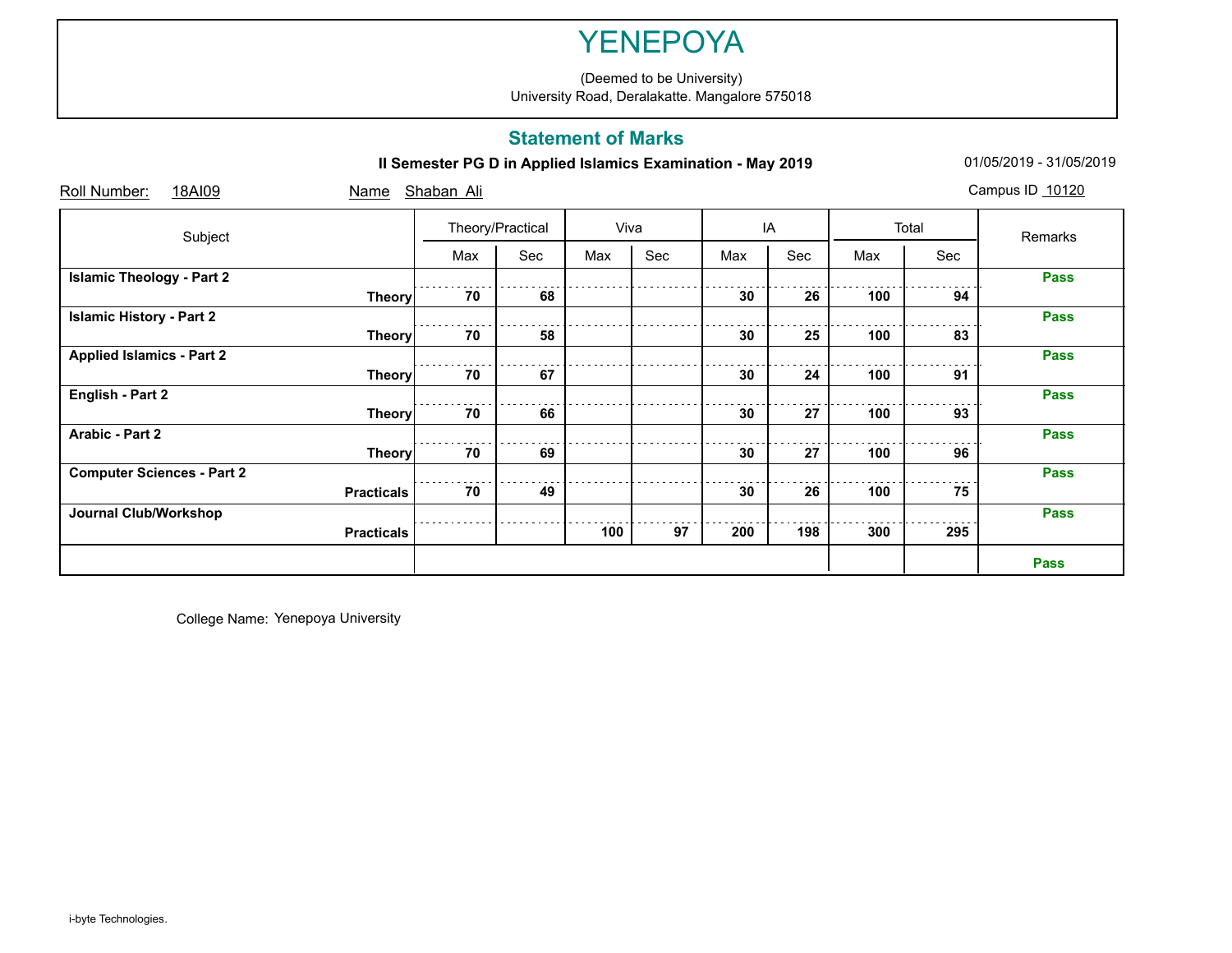(Deemed to be University) University Road, Deralakatte. Mangalore 575018

### **Statement of Marks**

**II Semester PG D in Applied Islamics Examination - May 2019** 01/05/2019 - 01/05/2019 - 31/05/2019

| Roll Number:<br>18AI10            | Name              | Tarique Anwar |                  |     |      |     |     |     |       | Campus ID 10121 |
|-----------------------------------|-------------------|---------------|------------------|-----|------|-----|-----|-----|-------|-----------------|
| Subject                           |                   |               | Theory/Practical |     | Viva |     | IA  |     | Total | Remarks         |
|                                   |                   | Max           | Sec              | Max | Sec  | Max | Sec | Max | Sec   |                 |
| <b>Islamic Theology - Part 2</b>  |                   |               |                  |     |      |     |     |     |       | <b>Pass</b>     |
|                                   | <b>Theory</b>     | 70            | 68               |     |      | 30  | 27  | 100 | 95    |                 |
| <b>Islamic History - Part 2</b>   |                   |               |                  |     |      |     |     |     |       | <b>Pass</b>     |
|                                   | <b>Theory</b>     | 70            | 55               |     |      | 30  | 24  | 100 | 79    |                 |
| <b>Applied Islamics - Part 2</b>  |                   |               |                  |     |      |     |     |     |       | <b>Pass</b>     |
|                                   | <b>Theory</b>     | 70            | 63               |     |      | 30  | 20  | 100 | 83    |                 |
| English - Part 2                  |                   |               |                  |     |      |     |     |     |       | <b>Pass</b>     |
|                                   | <b>Theory</b>     | 70            | 57               |     |      | 30  | 20  | 100 | 77    |                 |
| Arabic - Part 2                   |                   |               |                  |     |      |     |     |     |       | <b>Pass</b>     |
|                                   | <b>Theory</b>     | 70            | 62               |     |      | 30  | 26  | 100 | 88    |                 |
| <b>Computer Sciences - Part 2</b> |                   |               |                  |     |      |     |     |     |       | <b>Pass</b>     |
|                                   | <b>Practicals</b> | 70            | 61               |     |      | 30  | 27  | 100 | 88    |                 |
| Journal Club/Workshop             |                   |               |                  |     |      |     |     |     |       | <b>Pass</b>     |
|                                   | <b>Practicals</b> |               |                  | 100 | 92   | 200 | 197 | 300 | 289   |                 |
|                                   |                   |               |                  |     |      |     |     |     |       | <b>Pass</b>     |